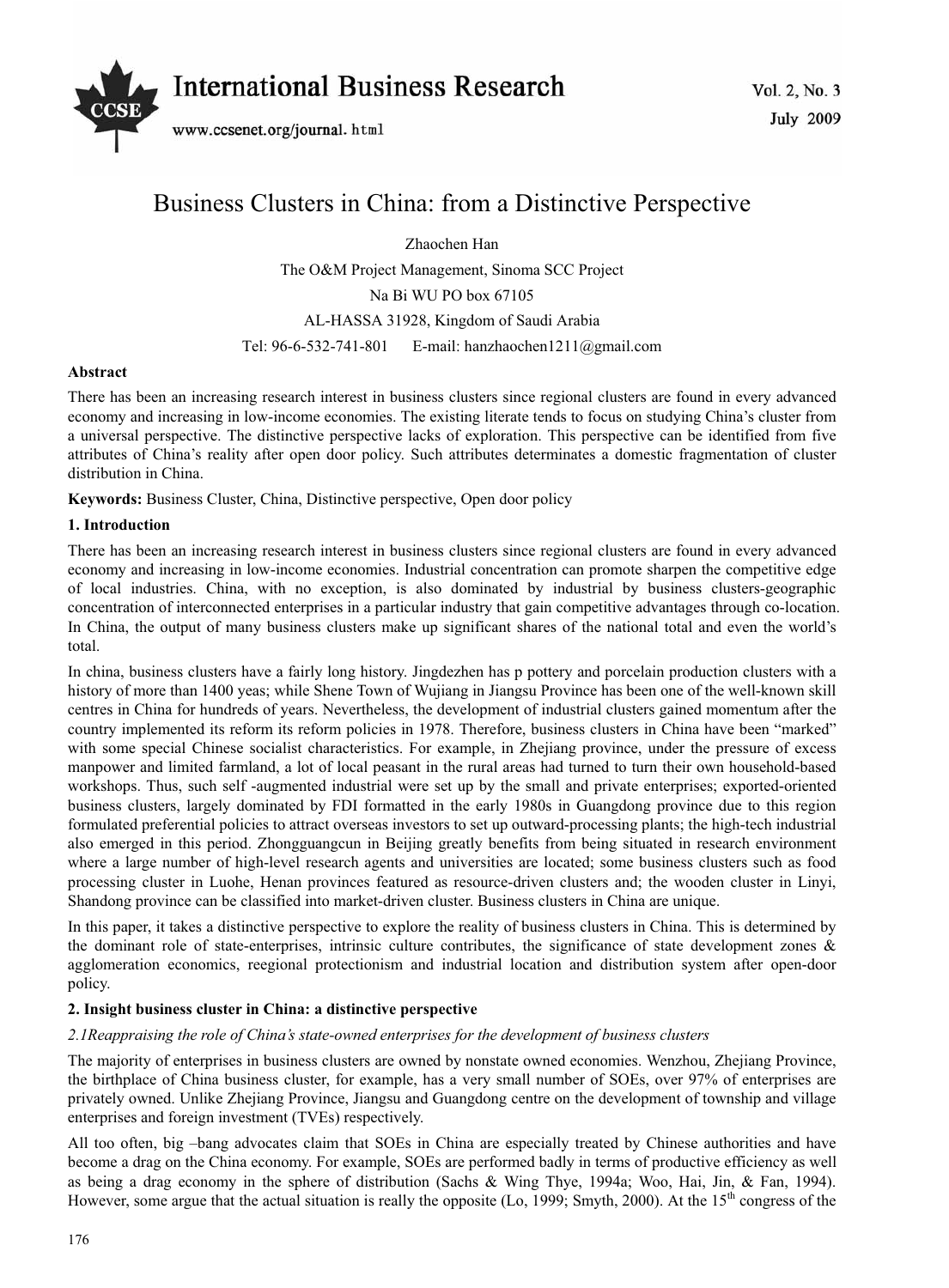Chinese Communist Party (CCP) in September, 1997, the central government announced the State-owned enterprises reform program known *zhuada fangxiao* (grasp the big, enliven the small). A central platform of such program is enhancing large and medium sized enterprises (LMEs). According to 2006 China yearbook, LMEs are responsible for 75.43% of gross industrial output value. While some are non-state owned firms, most of LMEs are SOEs(Smyth, 2000). Owing to that LMEs has been misrepresented, Smyth (2000) states the logic of China's strategy has been misunderstood. A common approach on evaluation the efficacy of China recent sate sector reform is to take a straight comparison between the performance of the whole state-owned sector and private sector. SOEs continue to absorb more than three-fourths of domestic credit and their borrowing comprises about 60% of the total nonfinancial public debt. Taken together this crowds out investment by nonstate firms which have been the engines of China's growth. Symth(2000) argue such approach is troublesome because it does not take explicit account of the performance of the backbone of China's state owned sector, namely, LMEs. In the year of 1998, key state-owned accounting for 1% of total SOEs, contribute 85% of profits and taxes submitted to the state; 88% of annual industrial growth and 61% of annual sale.

While it is absolutely true that private sector has been growing fast, it often ignores there has been remarkably increasing in upstream industries where large-scale SOEs are dominant (Smyth, 2000). A rapid growth in upstream industries provided the inputs needed to fuel development in downstream industries (Nolan, 1995). Moreover, according to the statement of World Bank (1997), resources maybe be better allocated in private sector. However, one of significant reasons for state sectors losses should deserve closer observation. Losses have concentrated on four industrial sectors—coal mining, oil and gas, textiles and machinery (Smyth, 2000). According to (Lo, 1999), such industries accounted for 54% of total in 1991, and the losses from coal mining, oil, nonferrous metals and military equipment sectors accounted for 90% of central-managed enterprises. In coal mining sector, for example, 85% of output was sold by planned prices, 15% by guidance prices which were two times higher than average planned price, but just 69% of the average market price (Albouy, 1991).

Although the majority of nonstate owned firms could not be allowed directly access to the system of planned materials, the reality that prices are pressed in upstream industries let inputs cheaper in downstream industries and therefore lead to develop in the private sector (Smyth, 2000). Such dual-track system provided nonstate enterprises with access to key raw materials, equipment and markets (Lin, Fang, & Zhou, 1998).From this perspective, large scale SOEs have not diverted financial resources from private sector, to the extent instead have contributed to the impressive growth of the private sector.

Based on the work of cluster researchers, we can conclude that the development of business clusters should benefit from the contribution of LEMs. Nevertheless, the wealth presented below tends to support. At the very least, it provides a fresh viewpoint to the relationship between SOEs and business clusters. From the discussion above, LMEs contributes to nonstate sector economies. In fact, most successful industries clusters concentrate on nonstate sector. That is to say, SOEs also contribute to the development of China business clusters.

The majority of China's business clusters exist in Zhejiang, Guangdong , Fujian , Shandong provinces. Among them, Zhejiang and Guandong provinces are the most prominent in China's business clusters development (Wang, 2006). Meanwhile, due to the dominant of SOEs, it implies that China business cluster should mushroom in the light manufacturing industries, including textile and apparel, footwear, plastics, etc. For example, Wenzhou, is one of the most developed business cluster in China and is famous for its dominate private sector. According to the statistics of the following table, it shows, the business clusters in Wenzhou focus on the light industries.

## *2.2 The role of culture in the spatial agglomeration of FDI*

In the past two decades, China has been quite successful in attracting foreign investment. According to the released data published by the United Nations, China has been the largest FDI recipient among developing nations, and followed the US to be the second largest one all over the world. Therefore, China has been advocated as a magnet for FDI and regarded as the "factory of the world". Market size, low costs of labour, liberalized FDI policy, political stability and improved infrastructure, such factors has been regarded as the attribution to success of China in attracting FDI (Kueh, 1992) . To some extent, while these factors facilitate huge inflows of FDI, less emphasized are China distinctive natural advantages, namely, close cultural ties with emerging regional FDI sources. On the basis of data from Chinese data, much of FDI has come from neighbouring Asian nations. This particular composition of FDI source countries as 'unique' has been noticed (Wei, 1999).

The role of business and social networks in promoting international trade has increasing research interests. In the context of China, although its regulatory framework for FDI has improved gradually since the implementation of open door policy, properties rights and contract laws are still weak and only enforced sporadically present evidence that language and cultural barriers, corruption, and legal uncertainties also present additional difficulties to overseas investors, especially Western ones.

There are approximately 55 million ethnic Chinese living outside mainland China (Yeung & Olds, 2000). Among those,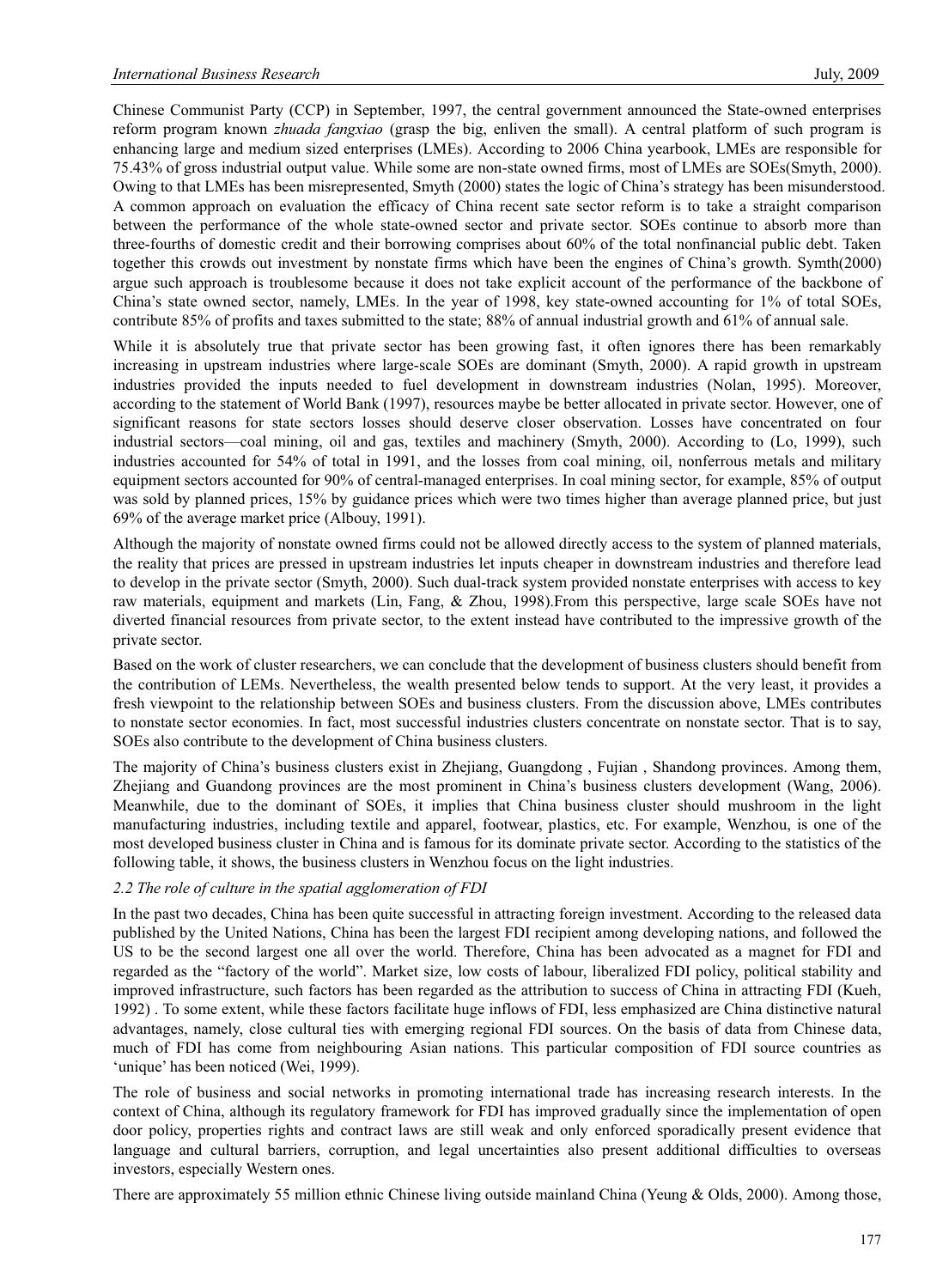a large portion of overseas Chinese resides in East and Southeast Asia. In three of the newly industrialized economies, the ethnic Chinese accounts for 99% Taiwan population, 98% Hong Kong and 76% Singapore. Ethnic Chinese usually are taken accounted for distinct social business network which plays an important role in the development of a region ( Yeung & Olds, 2000). Such network also extends to other countries such as Thailand, Malaysia, Indonesia and the Philippines.

## *2.3 Greater China, the significance of State development zones and agglomeration economies*

Although, the precise meaning of 'greater China' is not entirely clear*, Business week*, in an article in 10 October, 1988s entitled "Asian's new fire-breather," refers to greater China as the prospective result of " three way economic integration" of mainland of China, Taiwan and Hong Kong, and a more comfortable and apolitical path to reunification than any kind political settlement. On12 June, 1990, the *Los Angeles Times* suggests greater chains as a "superpower on a drawing board", the result of the economic integration and potential political reunification of mainland China, Taiwan, Hong Kong and Macao.

In the past decades, Hongkong and Taiwan entrepreneurial activity has been heavily concentrated in Guandong and Fujian provinces (Ash & Kueh, 1993). In recent years, the continued economic expansion of Hong Kong and Taiwan has been constrained by shortages of land and labour as well as associated pressures on rents and payments (Ash & Kueh, 1993). Therefore, it is important to access to low cost labour and cheap land for Hong Kong and Taiwan entrepreneurs who have re-localized their plants in Southern China.

Lo (2003) suggest that Special Economic Zones and Open Coastal Cities have their competitive edges in attracting FDI although preferential treatment spread throughout China from the south to the north and from the coastal areas to the interior. That is to say, FDI are more likely to agglomerate in such regions. The studies from some researchers have partly explained the reasons. Due to preferential FDI and the establishment of the four Special Economic Zones (SEZs) with three lie in proximate Guandong Province, foreign investment from Hong Kong manufacturing sector, for example, originally commenced in Guangdong with a form sub-contracting and consequently other forms of cross-border including factory relocation aiming at an reduce of manufacturing production costs and keeping its competitive advantages in the international market (Tuan & Ng, 1994). In the year of 1995, with the gravity analysis performed at the macro-level with 19 districts of Guangdong from 1988-1992, the idea of Hong Kong-Pearl River Delta regions core-periphery was first introduced (Tuan & Ng, 1995). A survey study that examines the outward investment activities reconfirms such a diffusion pattern of induced FDI, which illustrates spatial agglomeration in the areas of Pearl River Delta (PRD). Thai is, it implies that geographical boundary of PRD is co-exist with the economic boundary of the Hypothesized Hong Kong-Pear River Delta core-periphery system.

A diffusion pattern of outward investment in a city –suburban relation is suggested to be an economic subsequence of addressing land use pattern (Alonso, 1964). Such significant study with the case of manufacturing enterprises relocation of New York has contributed to the latter research on urban agglomeration economies and diseconomies (Krugman, 1991). In the context of China, FDI flows from Hong Kong (city core) to the sub-urban (PRD) via physical factory site relocation. However, such an evolving process of manufacturing relocation from the city core to its peripheral location between HK and PRD distinguishes from others due to across-custom boundaries. Such a spatial economics point has well represented the approach in "new economic geography" which has been concerned on the significance of agglomeration externalities to explain outward FDI activities (Krugman, 1998).

## *2.4 Regional protectionism and industrial location*

There is a sizeable literature of industrial distribution focus on Europe and the United States, with special interests in the impact of regional integration and trade liberalization on spatial pattern of industries (Sjöberg & Sjöholm, 2004). Under the market economies, three major strands of strands of theoretical reasoning guide these attempts to disentangles various industrial location and geographic concentration: neoclassical trade model, new trade model and new economic geography models ( Breschi & Malerba, 2001). The neoclassical trade approach moves form a perfect competition framework, with homogeneous products and non-increasing returns to scale(Kim, 1995). Industrial location is driven by exogenous enduwoments such as technologies and/ or factors determine the location of economic activities. New trade approach claims that internal scale economies facilitate regional incentives to specialize even in a lack of distinction associated with technology or resource endowments, and enhance businesses concentrate their production in some locality. Concentration of economic activities attempts to achieve scale economic, particularly, orientated towards a large consumer market to minimize transportation costs (Krugman, 1991). Brulhart (1998) argues that a reduction of trade barriers makes underlying spatial advantages to play a greater role, bring a trend to promote regional specialization and concentration. The new economic geography literature emphasizes that geographic concentration is driven by the interaction of transportation costs and internal scale economies. Due to demand, a large number of buyers attract a larger number of producers, whereas cost linkages generate incentives for consumers to locate close to suppliers (Krugman, 1991; 1998).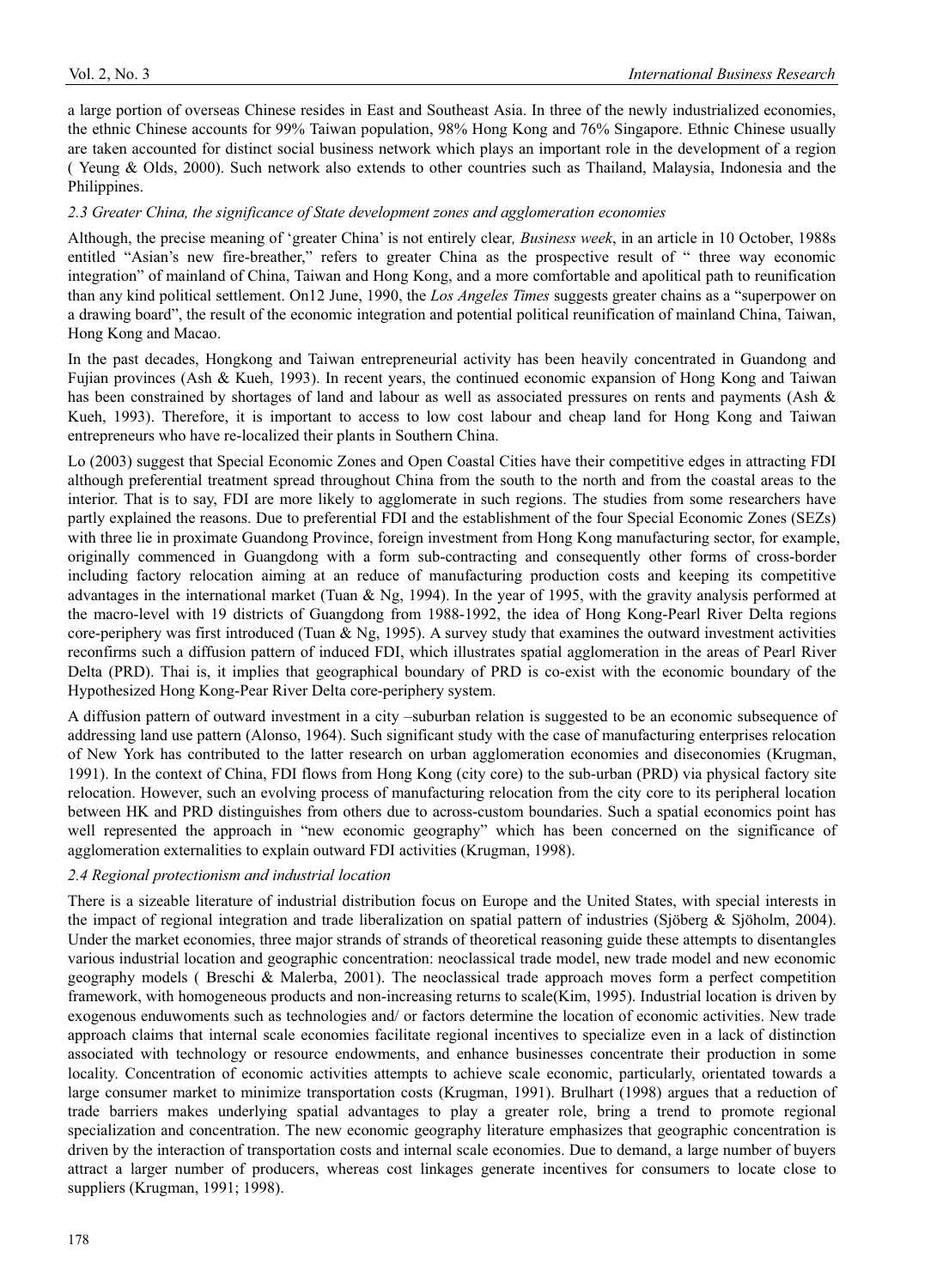In the context of China, regional protectionism has a significant effect on the degree of regional specialization (Bai, Du, Tao, & Tong, 2004). To some extent, while the benefits of specialization are well understood, a pre-condition for realizing these benefits---namely, free flow of goods and services across regions and countries—is not always satisfied due to possible protectionism at both international and sub-national levels (Bai, Du, Tao & Tong, 2004, p. 398). There is a limited degree of regional specialization and the weak mobility of actors and goods in this nation (Kumar, 1994). Many studies have revealed the various creative actions taken by regional government to keep their production of scare raw materials to themselves or prevent the inflow of goods produced by other regions. For example, nevertheless, observation on unique perspective cannot be understood without reference to a Chinese particularity: the existence of regional protectionism (Brun & Renard, 2002).As result of fiscal decentralization in the process of China's economic reform after 1978, it provides the regional authorities with a strong incentive to protect their tax base by shielding local businesses from interregional competitions (Bai et al., 2004). Furthermore, a absence of an effective promulgation from central government is to prohibit interregional trade barriers (Bai et al., 2004).There is an increasing trend on regional protectionism in China during the period of economic reform especially in the 1980s (Young, 2000). In the mid-1980s, regional protectionism in the form of " trade war" often happened along the boundaries of the various level of administrative regions (Lee, 1998). For example, "wool wars" break out in the wool-producing regions in Gansu, Inner Mongolia, Ningxia, Qinghai and Xinjang in 1985. Aiming at satisfying local demand by local production, the government agents controlled imports by establishing and implementing quotas (Brun & Renard, 2002). As a result, for example, the wool price in Xinjiang in 1987 rose to 24 RMB per kilogram. With an increasing price, wool producers in this region were not allowed to deliver wool out of the autonomous region unless the tea and native products firms and the industrial and commercial bureaux, both at county level, had certified that these producers had carried out the procurement obligations in the first place, followed by an endorsement by the autonomous (provincial) administrative area's tea and native products, leather , textile firms and after paying a 20% pasture construction fee. To some extent, still in this autonomous region, the authorities restricted in the inflow of a total of 48 types of commodities to the region (Lee, 1998). Meanwhile, regional authorities also tend to have incentives to protect local state-owned enterprises under their administration, which are their foundation of power, their source of regional benefits as well as fiscal revenue (Bai et al., 2004).

Since the 1990s, many studies have investigated the driving force of the role of regional protectionism behind industry location in China ( Young, 2000).During the period 1992-1997, the impact of regional protectionism on the lovation of economic activities is significant to the provinces are less outward internationally (Battisse, 2002). Battisse (2002) argue that provincial authorities in provinces characterized by low advancements in reforms, weak liberalization and low degree of international openness have given priority to priority to upward vertical integration of production without consideration for prospects of goods produced. Such claims are coherent with the evidence of reduction in regional specialization in China (Battisse, 2002; Young, 2000). To some extent, these evidence that there is a negative relation between concentration and value-added growth of Chinese industries and of reduced regional specialization in a tendency of rapid global opening and liberalization.

## *2.5 Distribution system of China's business cluster*

As for the issue of upgrading low-income countries' business clusters, the role of global value chain has been emphasized for at least two decades. In contrast to traditional approaches, which pay greater attention to the local interaction between businesses and institutions, the global value chains concerns clusters' linkages with extern world even more. Due to the tendency of economic globalization, it is commonly considered that business clusters in low-income economies are able to upgrade themselves only when they are involved in the global production and distribution network controlled by multinational firms. However, the growth path of some Chinese clusters indicates disparate theoretical model.

Pre-1978, governmental control is against which ongoing distribution reform should be considered. Before economic reform, production and distribution were governed by Soviet-style central planning, with market forces playing a minimal role (Taylor, 2003). Broadly speaking, the distribution network can be divided into three tiers: wholesalers at the first level were located in four big scale cities (Beiing, Guangzhou, Shanghai and Tianjin), Beijing, Guangzhou, hanghai and Tianjin; their counterparts in the second layer were placed in provincial capitals and other medium-sized cities, and distributors on the lowest rung operated from smaller cities and towns (Taylor, 2003). Such distribution system led to that not only no attempts were made to improve products and service quality, but also little or none competition form overseas products.

Post-1978, Chinese central government in 1986 decontrolled the distribution system and permitted producers to sell directly to retailers aiming at introducing market-driven incentives. However, despite state's monopolies and rigid hierarchical structure have been eliminated, its system still remained. Hence, it is increasing in potential competition with private distributors (Baldinger, 1998). In contrast of most of low-income industries where have difficult in constructing distribution system specific to small businesses and the limitation of the size of the domestic market (K.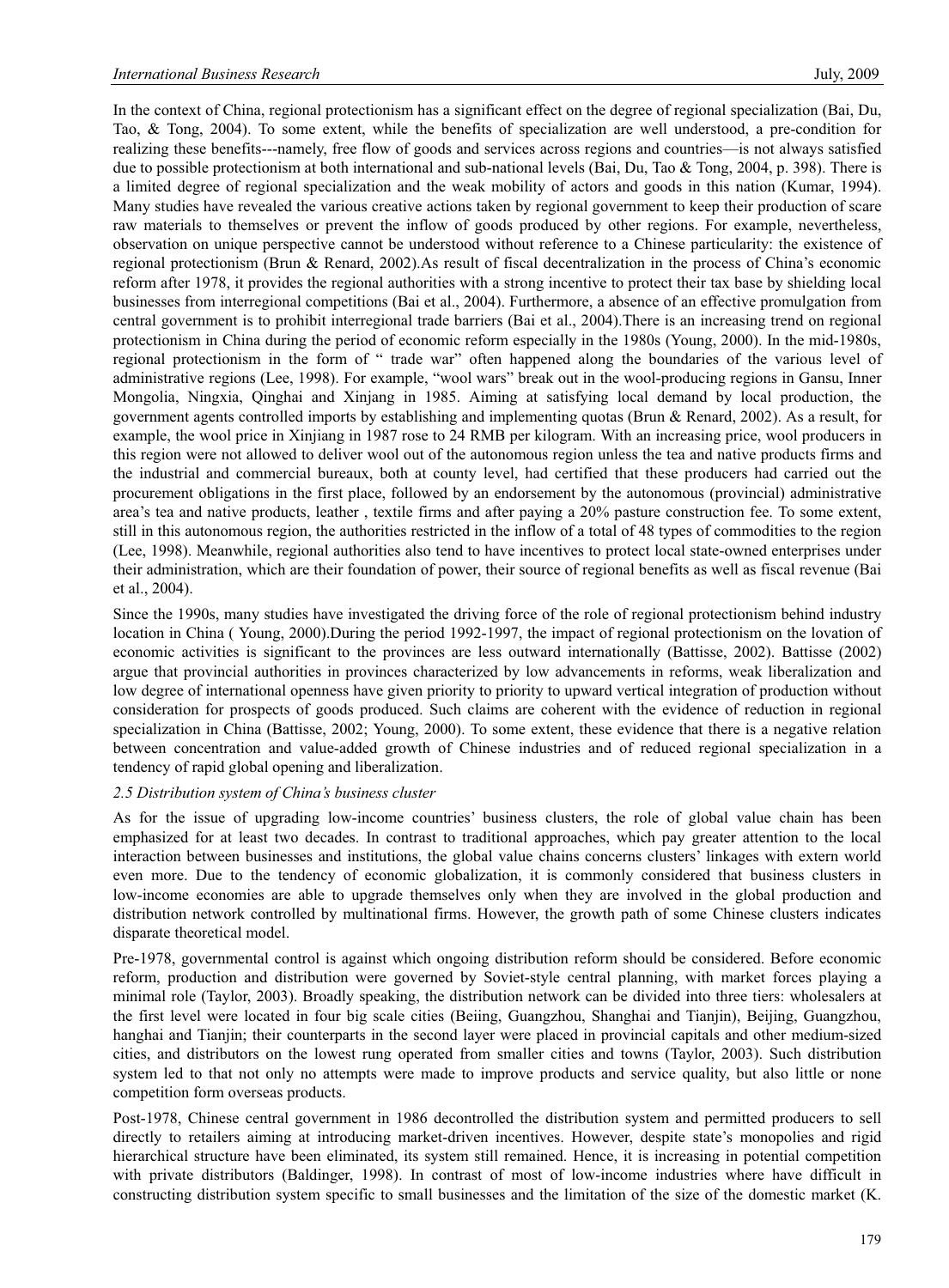Ding, 2006), the function of distribution system for business clusters in China must be classified first.

## **3. Conclusion: Political economy of domestic fragmentation -a new look of business cluster in China**

Such unique Chinese experience above leads to a special domestic fragmentation of cluster spatial distribution in China: business clusters are not uniformly distributed across China. Most of them exist in the South-eastern costal regions, mainly concentration in the Pearl River Delta, Yangzi River Delta and the Bohai-rim region. There are significant growth differences between coastal and interior provinces and across industrial sectors in China. These provincial and industrial disparities are result in not only by historical and geographical factors but also by political strategies that appear from the high degree of involvement of the governmental in business activities.

Although the economic landscape of regional integration has important roles on efficient resource allocation and regional economic development, compared to the states of the US, Chinese provinces are less integrated with each other. Provincial autonomy was regarded as an unique characteristic before economy reform. In the period of pre-reformed economy, China has long been regarded as truly a central planned economy in the same sense as the former Soviet Union. According to, there were only about 500 commodities under mandatory planning in contrast to with 20,000 in the former USSR, and provincial authorities took the primary role in formulation and interpretation of plans. However, some researchers still argue that China's duplicative domestic market referred to as cellularized along the provincial borders.

## **References**

Albouy, Y. (1991). *Coal pricing in china:issues and reform strategy*. World Bank Discussion Paper No. 138. World Bank: Washington DC.

Alonso, W. (1964). *Location and land use*. Cambridge: Harvard University Press.

Ash, R. & Kueh, Y. (1993) .Economic integration within Greater China: trade and investment flows between China, Hong Kong and Taiwan,*The China Quarterly*, 136, 711-745.

Bai, C.-E., Du, Y., Tao, Z., & Tong, S. Y. (2004). Local protectionism and regional specialization: evidence from China's industries. *Journal of International Economics, 63*(2), 397-417.

Baldinger, P. (1998). *Distribution of Goods in China: Regulatory Framework and Business Options*. Washington: US–China Business Council.

Battisse, C. c. (2002). Dynamic externalities and local growth A panel data analysis applied to Chinese provinces. *China Economic Review 13*, 231–251.

Breschi, S. & Malerba, F. (2001). The Geography of Innovation and Economic Clustering: Some Introductory Notes *Industrial and Corporate Change, 10. No.4*, 817-833.

Brulhart, M. (1998). Economic geography, industry location and trade: The evidence. *World Economy, 21*(6), 775.

Brun, J.-F. & Renard, M.-F. (2002). International trade and regional specialization in China In M.-F. Renard (Ed.), *China and its regions: economic growth and reform in Chinese provinces* (pp. 87-101). Cheltenham, UK

Kim, S. (1995). Expansion of markets and the geographic distribution of economic activities: The trends in U.S. *Quarterly Journal of Economics, 110*(4), 881-908.

Krugman, P. (1991). Increasing Returns and Economic Geography. *The Journal of Political Economy, 99, No. 3*, 483-499.

Krugman, P. (1998). Space: The Final Frontier. *Journal of Economic Perspectives, 12*(2), 161-174.

Kueh, Y. Y. (1992). Foreign Investment and Economic Change in China. *China Quarterly*(131), 637-690.

Lee, P. K. (1998). Local economy protectionism in China's economic reform *Development policy review 16*(3), 281-303.

Lin, J. Y., Fang, C. & Zhou, L. (2003). *The China miracle : development strategy and economic reform* Hong Kong Chinese University Press.

Lo , C . (2003). *When Asia Meets China in the New Millennium: China's Role in Shapin Asia's Post-Crisis Transformation*, Singapore: Pearson Prentice Hall.

Lo, D. (1999). Reappraising the performance of China's state-owned industrial enterprises, 1980-96. *Cambridge Journal of Economics, 23*(6), 693–718.

Nolan, P. (1995). *China's rise, Russia's fall: politics, economics and planning in the transition from Stalinism*. London Macmillan.

Sjöberg, Ö. & Sjöholm, F. (2004). Trade Liberalization and the Geography of Production: Agglomeration,